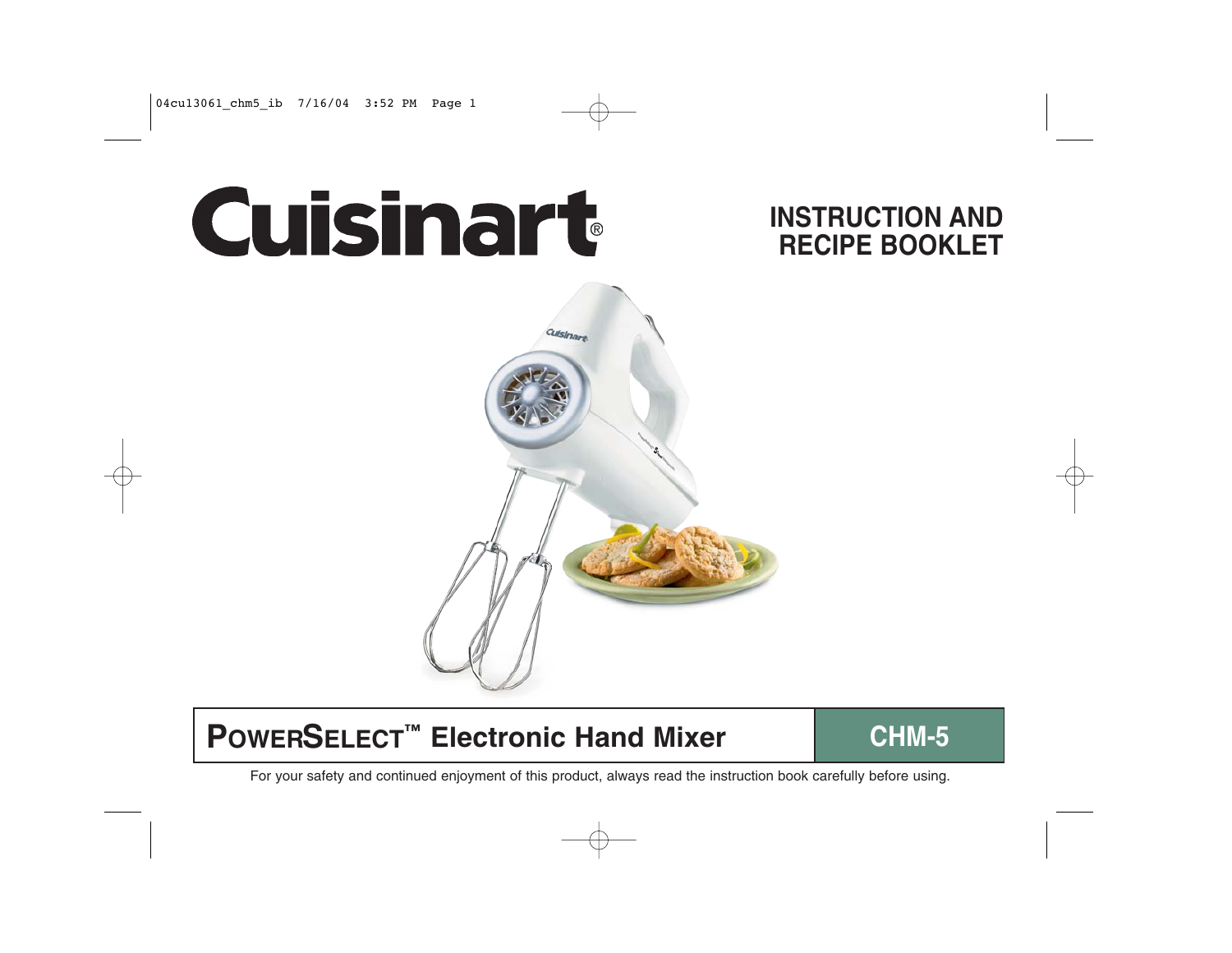## **TABLE OF CONTENTS**

## **IMPORTANT SAFEGUARDS**

When using an electrical appliance, basic safety precautions should always be followed including the following:

#### 1. **Read all instructions.**

- 2. To protect against risk of electrical shock, do not put the hand mixer or cord in water or other liquid. If hand mixer or cord falls into liquid, unplug the cord from outlet immediately. Do not reach into the liquid.
- 3. To avoid possible accidental injury, close supervision is necessary when any appliance is used by or near children.
- 4. Unplug from outlet when not in use, before putting on or taking off parts, and before cleaning.
- 5. Avoid contact with moving parts. Keep hands, hair, clothing, as well as spatulas and other utensils away from beaters during operation to

reduce risk of injury to persons. and/or damage to the mixer.

- 6. Remove beaters from the mixer before washing.
- 7. Do not operate any appliance with a damaged cord or plug after the appliance malfunctions, or is dropped or damaged in any manner. Return appliance to the nearest authorized Cuisinart service facility for examination, repair, or mechanical or electrical adjustment.
- 8. The use of attachments not recommended by Cuisinart may cause fire, electrical shock, or risk of injury.
- 9. Do not use outdoors or anywhere the cord or mixer might come into contact with water while in use.
- 10. To avoid possibility of mixer being accidentally pulled off work area, which could result in damage to the mixer or in personal injury, do not let cord hang over edge of table or counter.
- 11. To avoid damage to cord and possible fire or electrocution hazard, do not let cord contact hot surface, including the stove.

# **SAVE THESE INSTRUCTIONS FOR HOUSEHOLD USE ONLY**

## **NOTICE**

This appliance has a polarized plug (one prong is wider than the other). As a safety feature, this plug will fit into a polarized outlet only one way. If the plug does not fit fully into the outlet, reverse the plug. If it still does not fit, contact a qualified electrician. Do not modify the plug in any way.

## **INTRODUCTION**

Cuisinart puts the perfect mix in the palm of your hand! Your PowerSelect<sup>™</sup> 5-Speed Hand Mixer will handle just about any mixing task a recipe calls for – from the lightest whipped toppings to the heaviest cookie dough. You'll love the single slide control and a swivel cord that stays out of your way. Best of all, cleanup is easy. We've put some of our favorite recipes in the back of this book, so enjoy using your new mixer!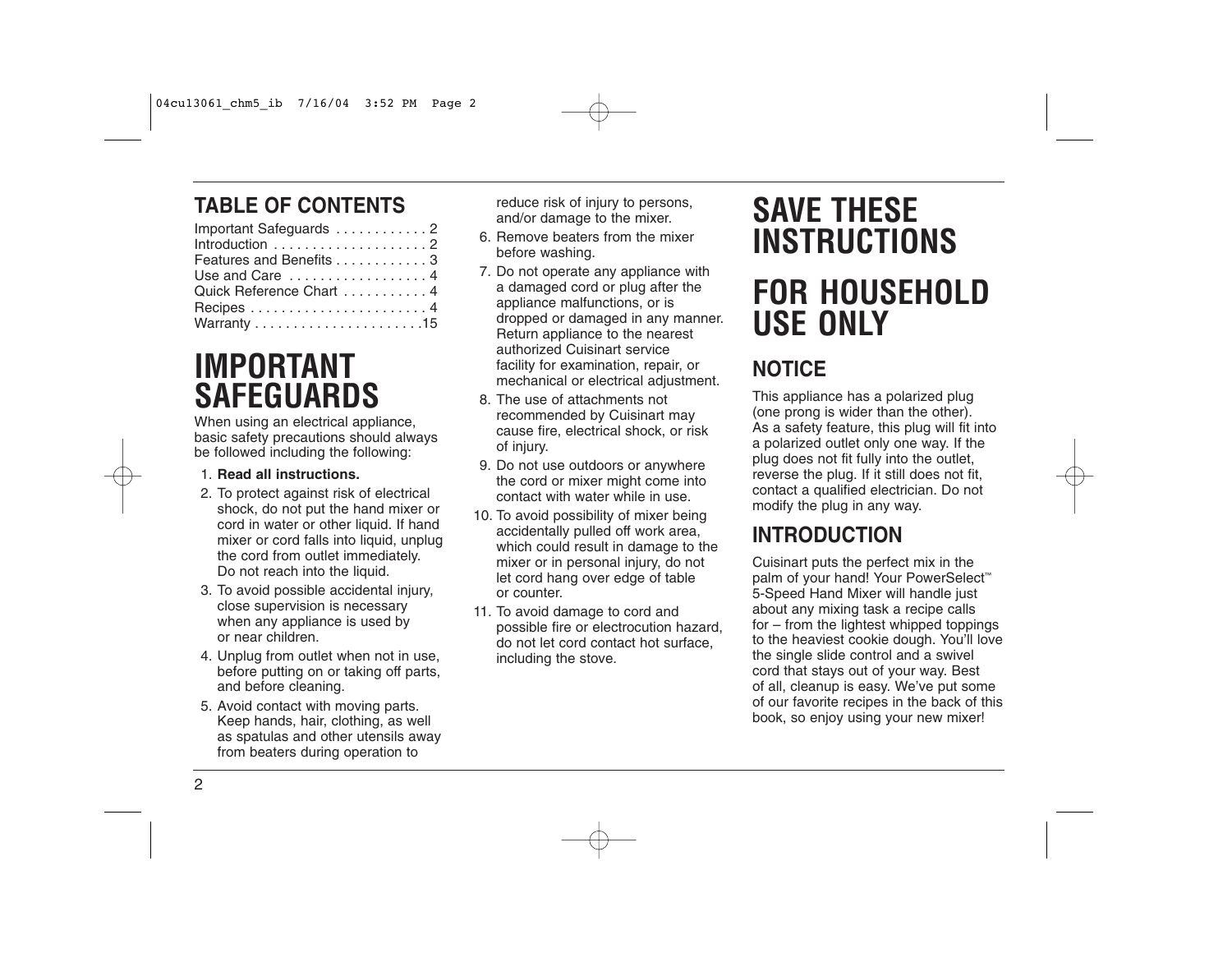## **FEATURES AND BENEFITS**

#### **220 Watts of Power**

Powerful enough to easily cut through a double batch of cookie dough or butter right out of the refrigerator.

#### **Maximum Comfort**

Balanced to do more work for you. The shape of the unit allows maximum possible power and balance. Stress-free grip provides unparalleled comfort and control, even during extended mixing.

#### **Automatic Feedback**

No need for a power boost. An electronic feedback mechanism automatically feeds in extra power when needed. It assures that the mixer will not bog down, even when mixing heavy loads.

#### **1. Speed Control**

Provides fingertip control of all speeds.

#### **2. Exclusive Rotating Swivel Cord**

Unique swivel cord can be positioned for comfort with right- or left-handed use. (Patent pending)

**3. Spatula Included**

## **4. Beater Release Button**

Conveniently located for easy ejection of beaters.

#### **5. Extra-Long Beaters**

Two extra-long, extra-wide beaters for superior, faster aerating, mixing, and whipping. Designed with no center post to prevent ingredients from clogging up beaters. Beaters are easy to clean and dishwasher-safe.

**6. Heel Rest**

Allows mixer to rest squarely on countertop.

### **7. Easy To Clean (not shown)**

The PowerSelect™ Mixer has a smooth, sealed base; it wipes clean instantly.





3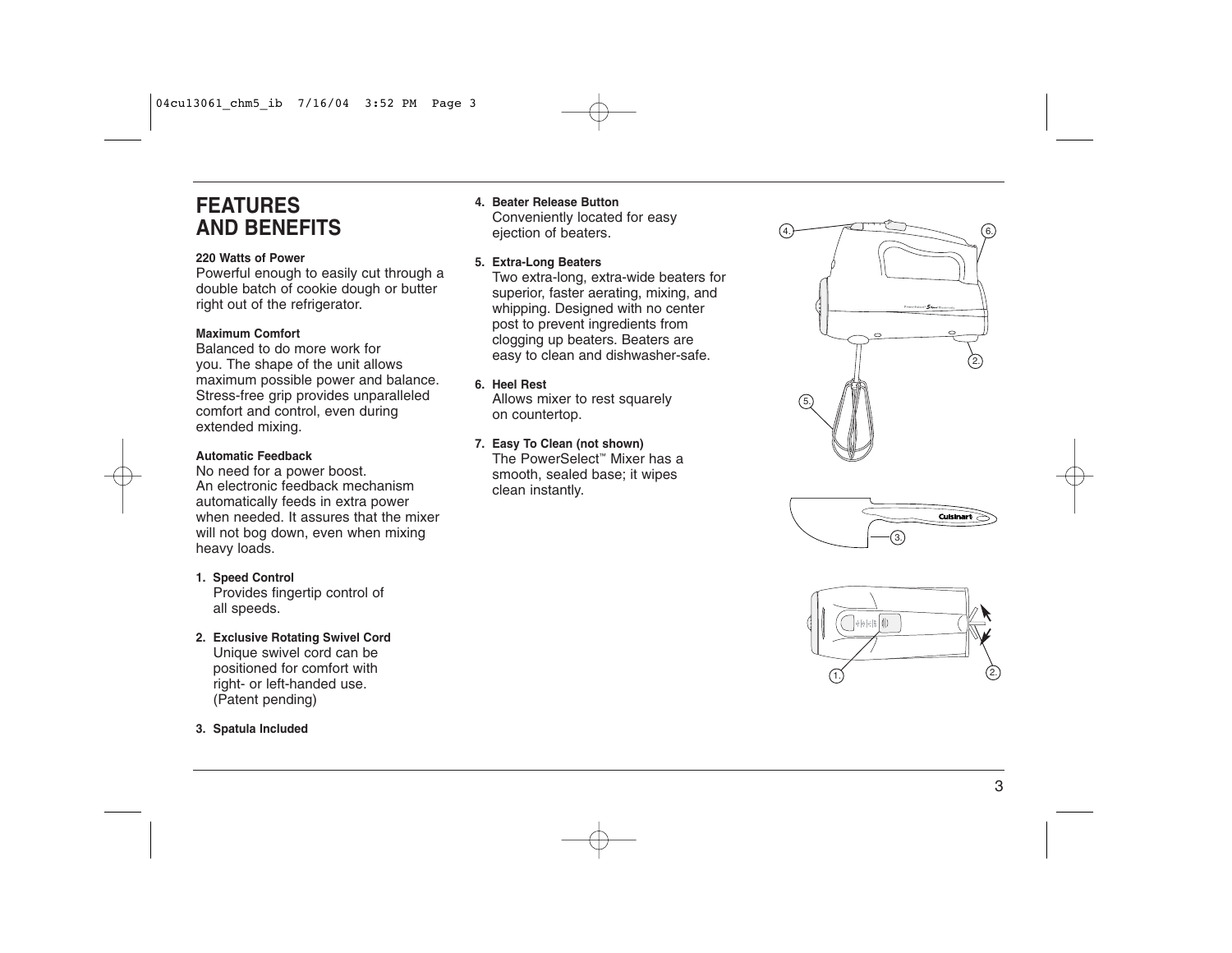## **USE AND CARE**

#### **Inserting Beaters**

- 1. Unplug the mixer and set the speed control to the OFF position.
- 2. Insert beater with collar into larger hole. Push beater in until it clicks into place. Insert the beater without collar into the smaller hole. Push beater in until it clicks into place.

#### **Cleaning and Removing Beaters**

- 1. Before cleaning the PowerSelect™ Mixer, set the speed control switch to OFF and unplug it from the wall outlet. Press down on the beater eject button and remove beaters from the mixer. Wash the beaters after each use in hot, soapy water or in a dishwasher.
- 2. **NEVER PUT THE MOTOR HOUSING IN WATER OR OTHER LIQUID TO CLEAN**. Wipe with a damp cloth or sponge. Do not use abrasive cleansers, which could scratch the surface.



## **QUICK REFERENCE CHART**

#### **Mixing Techniques**

The PowerSelect™ Mixer should always be set on the lowest speed when you start mixing.

#### **Speed 1**

- Start mixing most ingredients together
- Combine dry ingredients
- Cream butter and sugar to mix
- Mix heavy cookie doughs
- Mash potatoes/squash
- Add nuts, chips, dried fruit to doughs and batters
- Add flour to batters, or liquids to dry ingredients
- Start mixing frostings
- Start mixing cake mixes

#### **Speed 2**

- Add eggs to batters/doughs
- Start to whip potatoes/squash
- Mix pudding batters

#### **Speed 3**

- Complete beating cake mixes
- Mix scratch cake batters
- Cream butter and sugar until light and fluffy
- Complete mixing frostings
- Whip potatoes/squash
- Beat whole eggs/yolks
- Start whipping cream

#### **Speed 4**

- Complete whipping cream
- **Speed 5**
- Whip egg whites
- Whip butter or cream cheese to light and fluffy consistency for dips and spreads

# **RECIPES**

#### **Mixing Tips**

- Always read entire recipe and measure all ingredients before beginning the mixing process.
- For best results, do not measure flour directly from the bag. Pour into a container or bowl, scoop out the flour and level with the back of a knife or spatula. For flour stored in a container, stir before measuring.
- Eggs, butter or cream cheese combine more thoroughly at room temperature.
- Remove butter for recipe first and cut into 1/2-inch pieces, then measure out remaining ingredients for recipe. This will hasten the warming process. Do not warm butter for baking in a microwave unless instructed to do so. Microwaving can melt butter; melted butter will change the final product.
- The best cheesecakes are made when the eggs and cream cheese are a similar room temperature. While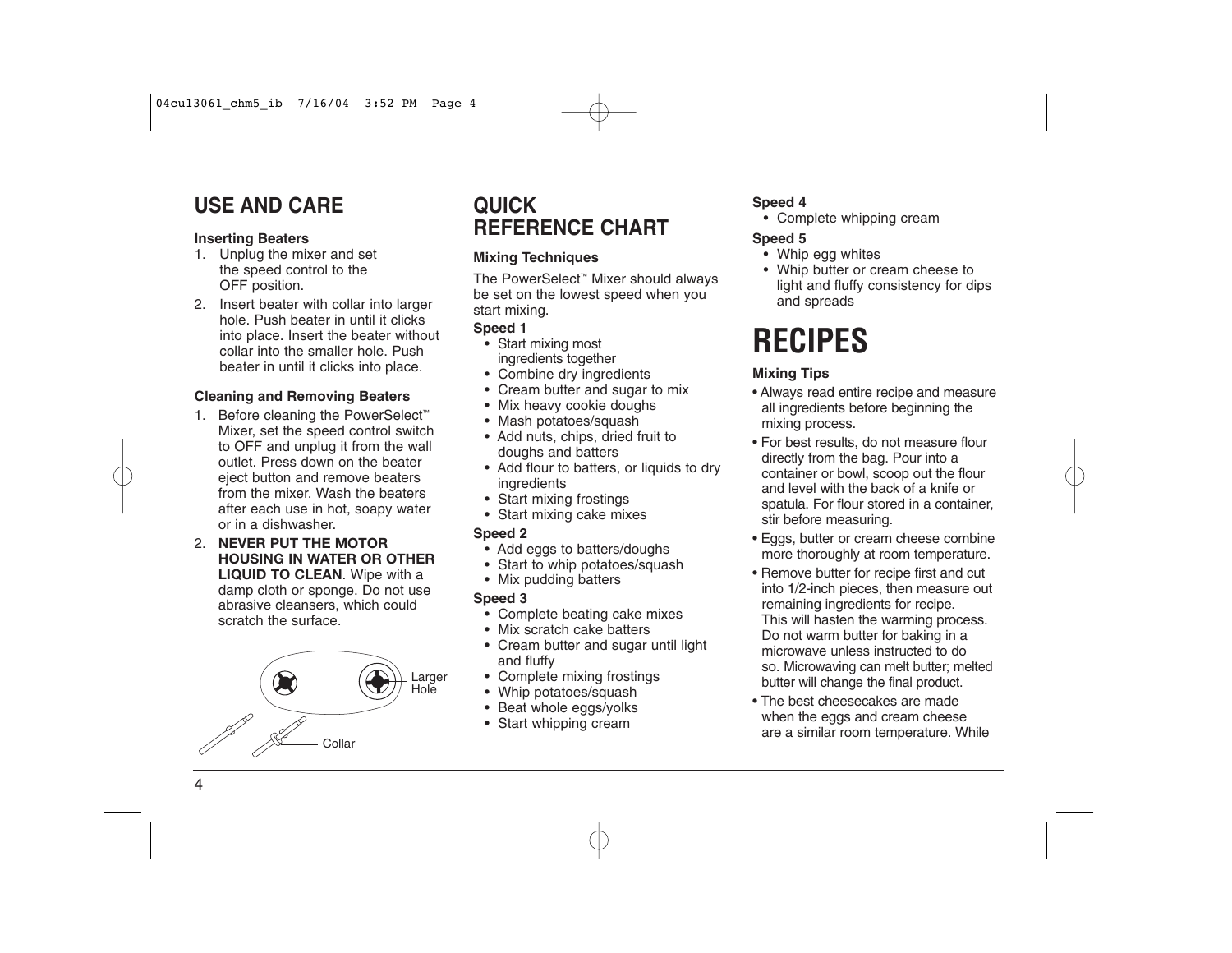the Cuisinart® hand mixer can easily mix cold cream cheese, the trick is not to add too much air, which can cause cracking.

- For best results, use heavy cream, cold from the refrigerator, for whipped cream.
- For best results, whip egg whites in a spotlessly clean stainless steel or glass mixing bowl. If available, use a copper mixing bowl. Chocolate chips, nuts, raisins, etc. can be added using speeds 1 or 2 of your hand mixer.
- To separate eggs for any recipe, break them one at a time into a small bowl, gently remove yolks, then transfer egg whites to spotlessly clean mixing bowl. If a yolk breaks into the egg white, reserve that one for another use. Just a drop of egg yolk in the white will prevent the whites from whipping properly.
- To achieve the best volume when whipping egg whites, the mixing bowl and beaters must be spotlessly clean and free of any fat, oil, etc. (Plastic bowls are not recommended for whipping egg whites.) The presence of any trace of fat or oil will prevent the egg whites from increasing in volume. Wash bowl and attachments thoroughly before beginning again.
- Occasionally ingredients may stick to the sides of the mixing bowl. When this occurs, turn mixer off and scrape the sides of the bowl with a rubber spatula.

## **SWEETS**

#### **Cinnamon Muffins**

These tasty muffins are just right for a holiday bread basket.

Makes 12 regular or 24 mini muffins

#### **cooking spray**

- **2 cups unbleached all-purpose flour**
- **3 tablespoons brown sugar, packed**
- **1 tablespoon baking powder**
- **1 teaspoon cinnamon**
- **1 ⁄4 teaspoon salt**
- **2 large eggs**
- **1 cup evaporated skimmed milk (not reconstituted), or whole milk**
- **1 ⁄4 cup unsalted butter, melted and cooled**

Preheat the oven to 375°F. Spray 12 regular or 24 mini muffin cups.

Place the flour, brown sugar, baking powder, cinnamon, and salt in a medium bowl. Mix on Speed 1 for 30 seconds to combine and break up brown sugar; reserve.

Place the eggs in a second bowl. Beat on Speed 2 until slightly foamy, 30 seconds. Then mixing on Speed 3, add the milk and melted butter; mix for 15 seconds. Pour over the dry ingredients, and use Speed 1 to stir in until the ingredients are just moistened. Scoop into the prepared muffin cups. Bake in the preheated oven:

18–20 minutes for regular muffins, 14–16 minutes for mini muffins, until lightly browned and springy to touch in the center. Serve warm with Maple Orange Butter. (Muffins may be made ahead and frozen. Thaw and warm before serving.)

> Nutritional information per serving (1 regular or 2 mini muffins): Calories 155 (29% from fat) • carb. 22g • pro. 5g • fat 5g • sat. fat 2g • chol. 46mg • sod. 208mg • calc. 141mg • fiber 1g

#### **Maple Orange Butter**

Maple Orange Butter also makes a great spread for pancakes, waffles, biscuits or scones.

Makes 3 ⁄4 cup

- **1 ⁄2 cup unsalted butter, room temperature**
- **2 tablespoons maple syrup (not pancake or sugar syrup) zest of 1 orange, finely chopped**

Use Speed 3 to beat butter in a mixing bowl until light and fluffy, about 1 minute. Add maple syrup and orange zest; beat on Speed 3 for 1 minute longer until fluffy and completely combined.

Nutritional information per serving (1 tablespoon): Calories 76 (88% from fat) • carb. 2g • pro. 0g • fat 8g • sat. fat 5g • chol. 21mg • sod. 1mg • calc. 6mg • fiber 0g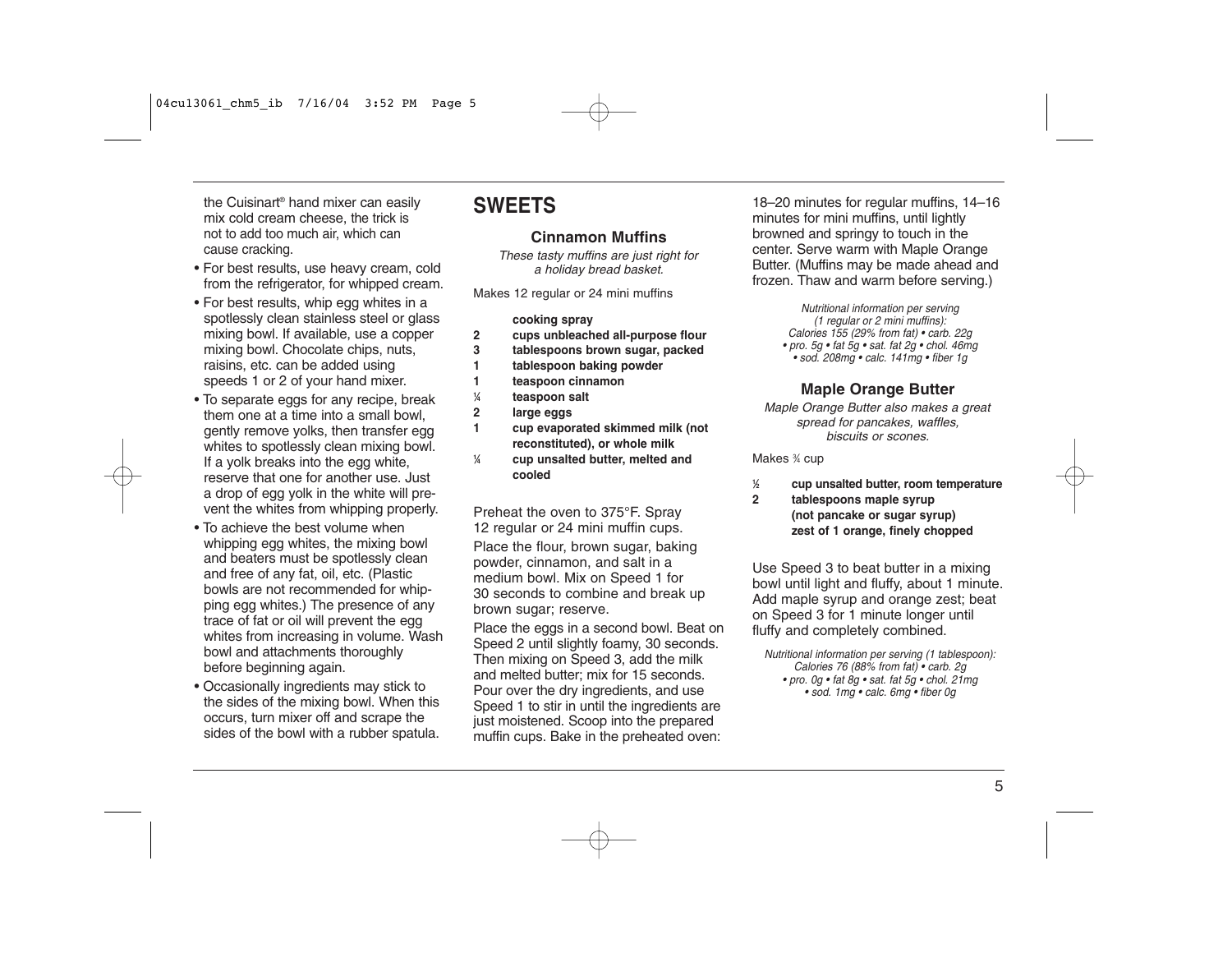#### **Double Chocolate Walnut Brownie Drops**

A brownie in a bite!

#### Makes 26

- **2 ounces unsweetened chocolate, chopped**
- **11 ⁄2 cups all-purpose flour**
- **1 ⁄2 teaspoon baking powder**
- **1 ⁄2 teaspoon salt**
- **8 tablespoons unsalted butter, cut in 8 pieces**
- **1 ⁄2 cup granulated sugar**
- **1 ⁄2 cup brown sugar, firmly packed 1 large egg**
- **11 ⁄2 teaspoons vanilla extract**
- **2 ⁄3 cup mini chocolate morsels**
- **2 ⁄3 cup chopped walnuts**
	- **powdered sugar for garnish**

Melt the chocolate in a double boiler over hot water or in a microwave according to manufacturer's directions. Let cool. Preheat oven to 350°F. Line baking sheets with parchment or nonstick baking liner sheets.

Place the flour, baking powder and salt in a medium bowl; mix on Speed 1 for 20 seconds to combine. Reserve.

Place the butter and sugars in a medium bowl. Mix on Speed 2 for 30 seconds, then mix on Speed 4 until light and fluffy, 2 minutes. Add the egg and vanilla, mixing on Speed 2 until combined, 20 seconds. Add melted, cooled

chocolate, mix 20 seconds on Speed 1. Add flour mixture, mix on Speed 1 until combined, 30 seconds. Add chocolate morsels and walnuts, mix on Speed 1 to blend, 10 seconds.

Scoop out dough in 11 ⁄2 tablespoon amounts onto prepared baking sheets. (For ease, speed and uniformity, you may use a #40 ice cream scoop.) Bake in the preheated oven for 10–12 minutes. Let cool on pans 2 minutes, then transfer to a wire rack to cool completely. Just before serving, dust lightly with powdered sugar if desired.

> Nutritional information per serving: Calories 151 (48% from fat) • carb. 18g • pro. 2g • fat 8g • sat. fat 4g • chol. 18mg • sod. 59mg • calc. 15mg • fiber 1g

#### **Oatmeal Monster Cookies**

These yummy cookies may just become your all-time favorites. They're loaded with goodies and sure to wow family and friends.

Makes 5 dozen cookies

- **2 cups all-purpose flour**
- **11 ⁄2 teaspoons baking soda**
- **1 teaspoon salt**
- **11 ⁄3 cups butter**
- **11 ⁄3 cups light brown sugar**
- **11 ⁄3 cups sugar**
- **2 large eggs**
- **11 ⁄2 teaspoons vanilla extract**
- **4 cups quick-cooking oats**
- **2 ⁄3 cup chopped pecans**
- **2 ⁄3 cup chocolate chips (semisweet or milk)**
- **2 ⁄3 cup Bits O'Brickle® or shredded coconut**
- **2 ⁄3 cup M&M's® candies**
- **2**
- **⁄3 cup raisins, dried cranberries or dried tart cherries cooking spray**

Preheat oven to 350°F. Combine flour, soda and salt in a small bowl; reserve.

In a large mixing bowl, cream butter and sugars on Speed 2 until light and fluffy, about 1–2 minutes. Add eggs and vanilla; beat on Speed 1 until well blended, about 1 minute.

Add flour mixture to creamed mixture in 4 additions; beat on Speed 2 after each addition until well blended. Add oats in 4 additions; beat on Speed 2 after each addition until well mixed. Add pecans and continue beating on Speed 2 until just blended. Add chocolate chips and next 3 ingredients; continue mixing on Speed 2 until well blended, about 20–30 seconds.

Spray baking sheets with cooking spray or line with parchment paper. Drop dough by rounded tablespoons, 2 inches apart, onto baking sheet and bake until golden brown, about 10–12 minutes. Remove from baking sheet and cool on wire rack.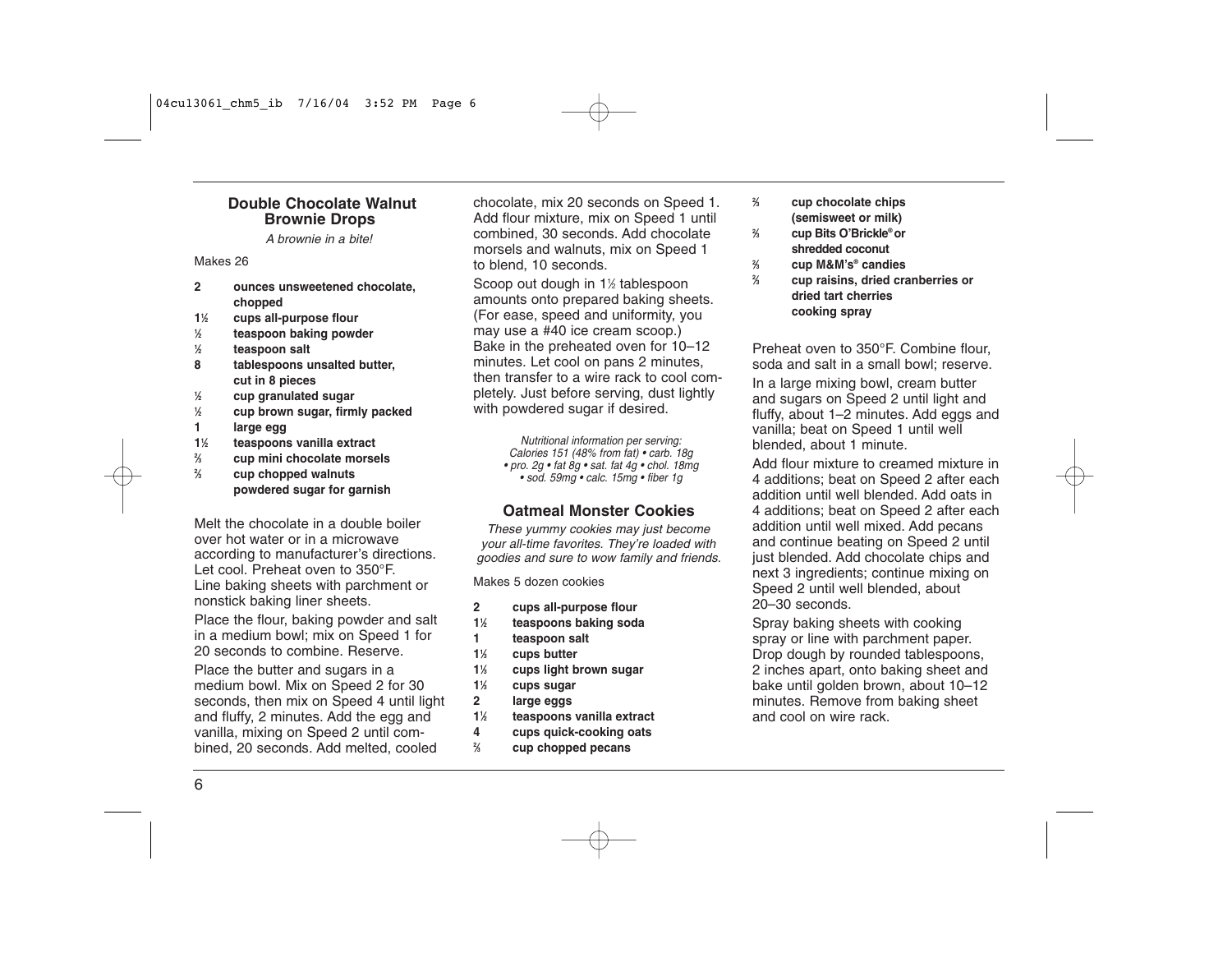Nutritional information per cookie: Calories 165 (40% from fat) • carb. 23g • prot. 2g • fat  $7g$  • sat. fat  $4g$  • chol. 18mg • sod. 91mg • calc. 25mg • fiber 1g

Bits O'Brickle® is a registered trademark owned by the Hershey Chocolate and Confectionery Corp. M&M's® is a registered trademark owned by Mars, Inc.

#### **Lemon-Lime Sugar Cookies**

Cookies with a little "zest"!

Makes 50 cookies

- **4 cups all-purpose flour**
- **2 teaspoons baking soda**
- **1 ⁄2 teaspoon salt**
- **1 ⁄2 cup (1 stick) unsalted butter, cut in 8 pieces**
- **21 ⁄2 cups granulated sugar, divided ⁄2 cup Lyle's Golden Syrup® (may use light corn syrup)**
- **2 large eggs zest of 1 lemon (bitter white pith removed), finely chopped zest of 1 lime (bitter white pith removed), finely chopped**
- **1 teaspoon lemon extract**
- **1 teaspoon lime extract**

Preheat oven to 350°F. Line baking sheets with parchment.

Place the flour, baking soda, and salt in a medium bowl. Use Speed 1 to blend and aerate, 20 seconds. Reserve.

Place the butter and 2 cups of the

sugar in a large bowl. Use Speed 1 to blend, 30 seconds. Cream until light and fluffy using Speed 3, 1½ minutes. Add syrup, eggs, and zests. Mix on Speed 2 for 30–40 seconds until smooth. Add extracts; mix on Speed 2 for 30 seconds.

Using 11 ⁄2 tablespoons of dough, shape into round balls and dip in remaining sugar to coat. (For ease and speed, use a number 40 ice cream scoop.) Arrange balls on parchment-lined baking sheet 21 ⁄2 inches apart. Press each ball gently with the bottom of a flat glass. Bake in preheated oven for 10–12 minutes, until crackled and just beginning to turn golden. Remove from oven, let cool on baking sheet for 2–3 minutes, then transfer to a wire rack to cool completely. Store between sheets of waxed paper in an airtight container.

Tip: to chop zest easily, place zest in work bowl of a Cuisinart® MiniPrep® Plus with 1 ⁄4 cup of the sugar from the recipe. Pulse on chop 10–15 times, then process continuously until finely chopped, 30–40 seconds.

> Nutritional information per cookie: Calories 116 (31% from fat) • carb. 19g • pro. 1g • fat 15g • sat. fat 2g • chol. 13mg • sod. 72mg • calc. 5mg • fiber 0g

Cuisinart® is a registered trademark of Cuisinart, Stamford, CT. Lyle's Golden Syrup® is a registered trademark owned by Tate & Lyle Industries Ltd.

#### **Mocha Chocolate Chip Cookies**

Serve these delicious cookies with ice cream for a special dessert or with a glass of milk for a late night snack.

#### Makes 31 ⁄2 dozen cookies

- **11 ⁄2 tablespoons instant coffee granules**
- **1 tablespoon hot water**
- **2 cups all-purpose flour**
- **11 ⁄4 teaspoons baking soda**
- **1 ⁄4 teaspoon salt**
- **1 cup butter, slightly softened**
- **3 ⁄4 cup firmly packed light brown sugar**
	- **⁄4 cup sugar**

**3**

- **1 large egg**
- **11 ⁄4 teaspoons vanilla extract**
- **11 ⁄2 cups semi-sweet chocolate chips**
- **1 cup chopped pecans, toasted cooking spray**

Preheat oven to 350°F. Combine instant coffee granules and water in a small bowl; reserve. Combine flour, soda and salt in a small bowl; reserve.

In a large mixing bowl, cream butter and sugars on Speed 3 until light and fluffy, about 1–2 minutes. Add coffee/water mixture, egg and vanilla; gradually increase to Speed 4 and mix until well blended, about 30 seconds. Add flour mixture; mix on Speed 4 until combined, about 30 seconds. Scrape bowl with a spatula and continue mixing until well blended, about 30 seconds.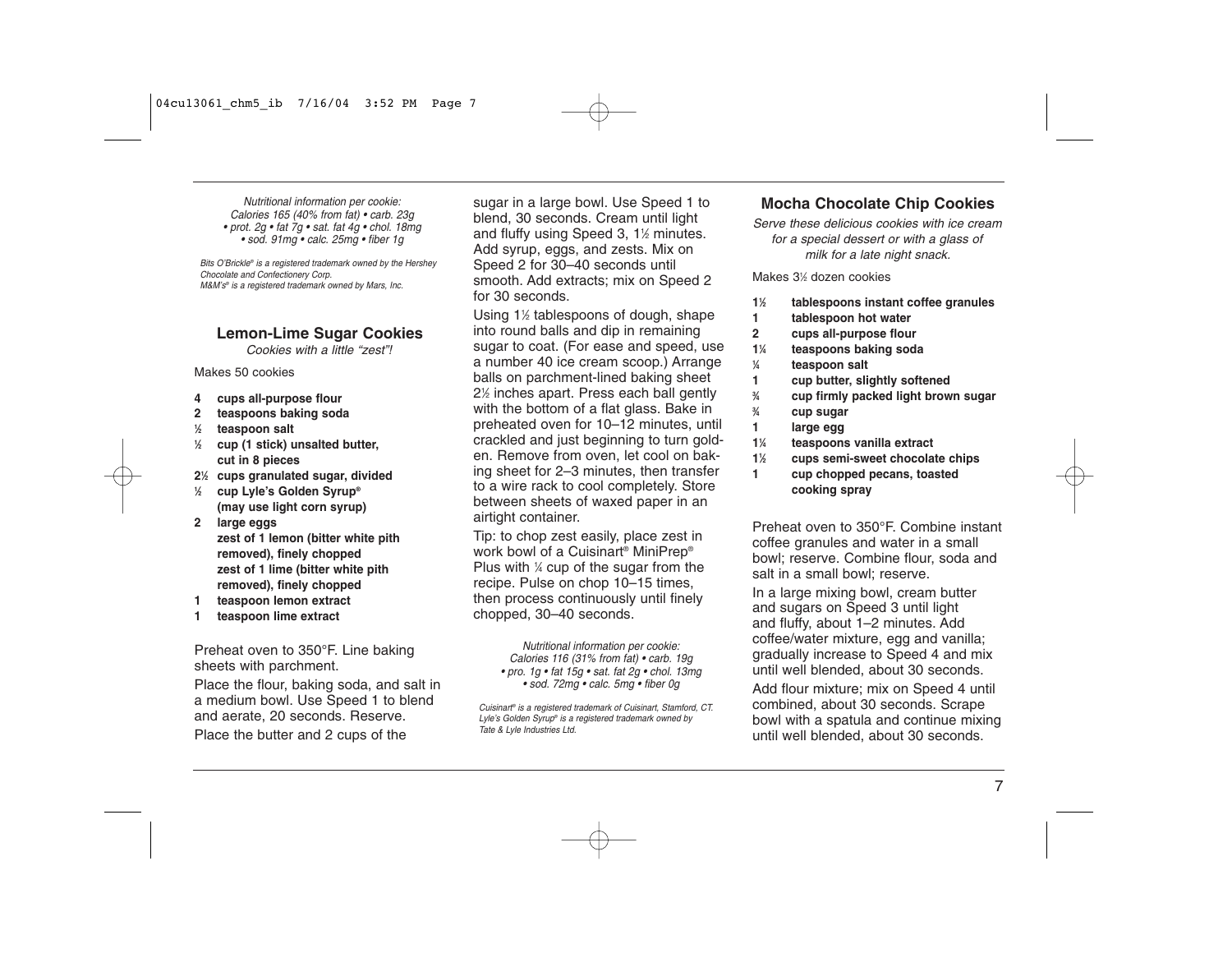Add chocolate chips and pecans; mix on Speed 1 until just combined, about 20–30 seconds.

Spray baking sheets with cooking spray or line with parchment paper. Drop by rounded tablespoons, 2 inches apart, onto baking sheets. Bake until golden, about 10–12 minutes. Cool slightly on baking sheet and then transfer to a wire rack.

> Nutrition information per cookie: Calories 155 (50% from fat) • carb. 18g • pro. 1g • fat 9g • sat. fat 9g • chol. 22mg • sod. 52mg • calc. 8 mg • fiber 2g

#### **Meringue Kisses**

Light as a cloud, these sweet little kisses are just the thing when the sweet tooth bites.

#### Makes 36

- **1 tablespoon butter, melted**
- **2 tablespoons powdered sugar**
- **4 large egg whites**
- **1 ⁄8 teaspoon cream of tartar**
- **3 ⁄4 cup granulated sugar (superfine is best)**
- **1 teaspoon vanilla or almond extract**
- **2 ounces chopped semi-sweet or bittersweet chocolate (1 ⁄8-inch chop)**

Preheat oven to 225°F. Line 2 baking sheets with parchment paper. Brush the parchment lightly with the melted butter, then dust with powdered sugar, shaking off excess sugar.

Place the egg whites and cream of tartar in a medium mixing bowl. Start mixing the egg whites and cream of tartar on Speed 1, increasing gradually to Speed 5. Whip until soft peaks form, 11 ⁄2 to 2 minutes (depending on temperature of egg whites). Sprinkle sugar 1 tablespoon at a time over egg whites and beat on Speed 4 after each addition, until stiff peaks form and mixture is shiny but not dry, about 4 minutes total. Add the vanilla and beat on Speed 1 to blend in, 10 seconds.

Using a clean rubber spatula, fold in chopped chocolate. Drop meringue mixture by rounded tablespoons onto prepared baking sheets, or gently place it in a large pastry bag fitted with a 3 ⁄8-inch plain tip and pipe out "kisses". Bake in preheated oven for 1½ hours; do not peek. Turn off oven and let sit in warm oven for an additional 11 ⁄2 hours to dry out. Transfer to a wire rack to cool completely. Store in an airtight container.

> Nutritional information per "kiss": Calories 26 (19 from fat) • carb. 5g • pro. 0g • fat 1g • sat. fat. 0g • chol. 0mg • sod. 8mg • calc. 1mg • fiber 0g

**Tip:** Meringues are best when made on a dry day. **To make "nests" for mousse:**

Draw 3-inch circles on the underside of parchment sheet. Butter and dust with powdered sugar. Pipe concentric circles of meringue into the 3-inch rounds. Pipe another 2 circles on the outermost edge of the meringues. Bake as directed, but increase the baking and resting time to 2 hours. Makes 4.

#### **Apple Cranberry Coffee Cake**

This versatile cake can be served as a breakfast or brunch cake, or warmed for dessert and topped with a scoop of vanilla ice cream or softly whipped cream.

Makes 18–24 servings

#### **cooking spray**

- **3 cups sliced apples \* (peel, core, quarter apples, cut into 1 ⁄8-inch slices) juice of 1 lemon**
- 
- **3 ⁄4 cup brown sugar, firmly packed**
- **1 tablespoon ground cinnamon**
- **1 ⁄2 teaspoon freshly grated nutmeg 1**
- **⁄2 cup dried cranberries (may substitute dried cherries, blueberries or raisins)**
- **3 cups all-purpose flour**
- **1 tablespoon baking powder**
- **3 ⁄4 teaspoon salt**
- **2 cups granulated sugar**
- **1 cup unsalted butter, cut into 1 ⁄2-inch pieces**
- **4 large eggs**
- **2 teaspoons vanilla extract**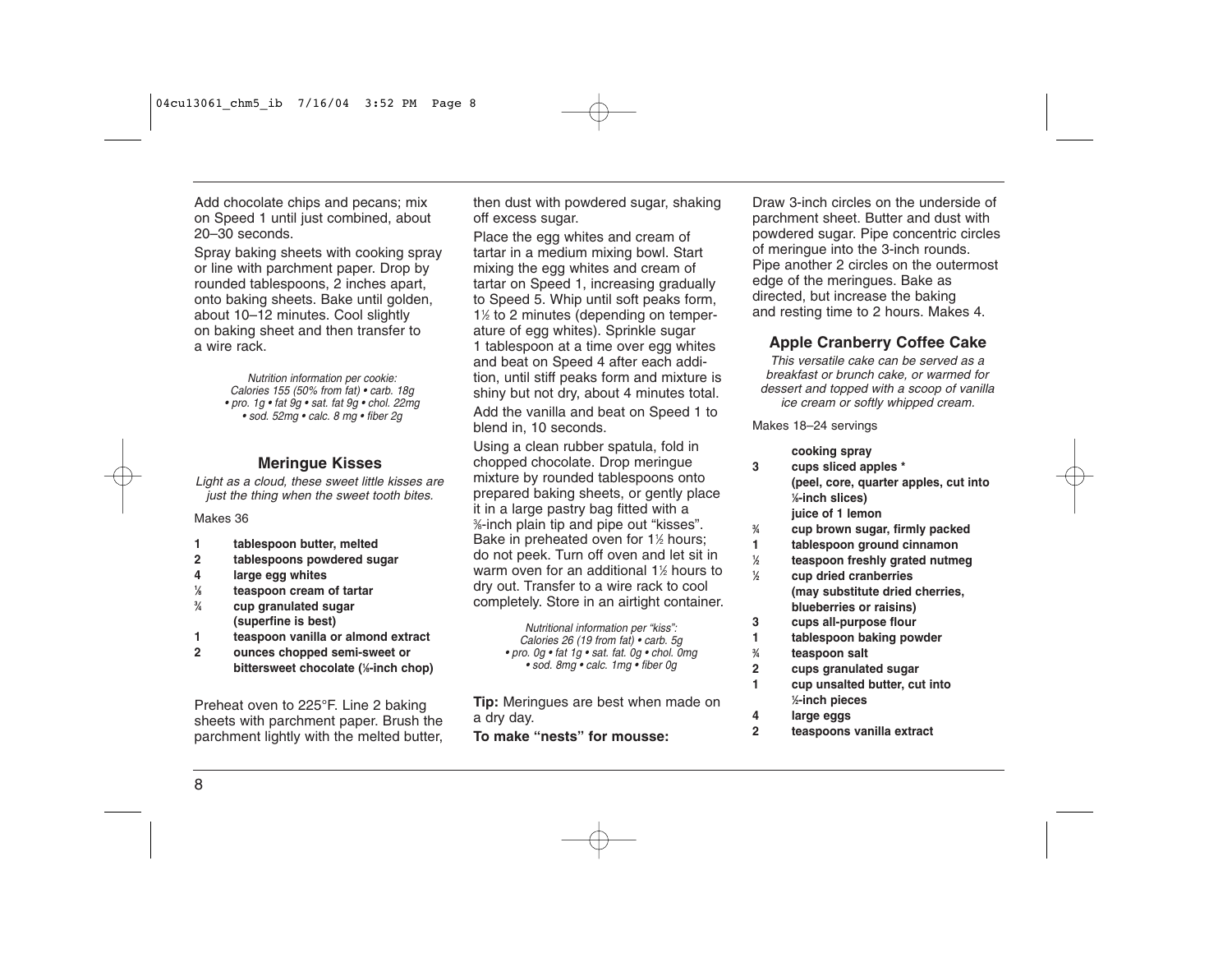Preheat oven to 350°F. Lightly coat a 13x9x2-inch rectangular baking pan (15-cup) with cooking spray.

Place the apples, lemon juice, brown sugar, cinnamon, nutmeg, and dried cranberries in a medium bowl. Toss gently to combine; reserve.

Place the flour, baking powder, and salt in a medium bowl. Mix on Speed 1 to blend and aerate, 15 seconds; reserve. Place the sugar and butter in a large bowl. Mix on Speed 2 to cream until well blended, 1 minute. Add eggs and vanilla; mix on Speed 2 until smooth and creamy, about 50 seconds. Add the flour mixture; mix on Speed 1 until combined and smooth, 1 minute. Batter will be very thick. Spread two thirds of the batter in the prepared pan. Top evenly with the apple and cranberry mixture. Spoon the remaining batter randomly over the top of the apple mixture. Bake in preheated oven for 55–60 minutes, until a tester inserted in the center comes out clean. Cool in pan on a wire rack for at least 30 minutes before cutting.

\* About 1½ pounds apples before trimming.

Nutritional information per serving (24 pieces): Calories 253 (31% from fat) • carb. 56g • pro. 3g • fat 9g • sat. fat 5g • chol. 75mg • sod. 151mg • calc. 31mg • fiber 2g

#### **Cappuccino Cheesecake**

Coffee and dessert, all in one!

Makes 12–16 servings

- **2 tablespoons instant espresso powder**
- **1 ⁄2 cup half-and-half cooking spray**
- **3 tablespoons unsalted butter, cut in 1 ⁄2-inch pieces**
- **21 ⁄2 cups granulated sugar, divided**
- **3 ⁄4 cup all-purpose flour**
- **1 ⁄4 cup unsweetened cocoa**
- **1 ⁄2 teaspoon cinnamon**
- **1 ⁄4 teaspoon baking powder**
- **1 ⁄8 teaspoon salt**
- **1 large egg yolk**
- **16 ounces cream cheese (regular), at room temperature**
- **16 ounces lowfat cream cheese, at room temperature**
- **4 large eggs, not cold from refrigerator\***
- **2 tablespoons cornstarch**
- **2 teaspoons vanilla extract**
	- **chocolate curls for garnish, optional**

In a small bowl dissolve the espresso powder in the half-and-half; reserve. Preheat oven to 350°F. Lightly coat a 9 x 3-inch springform or cheesecake pan with cooking spray.

Place the butter and 1 ⁄4 cup of the sugar in a medium bowl. Mix on Speed 2 to cream, 11 ⁄2 minutes. Add flour, cocoa, cinnamon, baking powder, and salt; mix on Speed 1 until combined,

30 seconds. Add egg yolk and mix on Speed 1 until crumbly, 15 seconds. Press into bottom of prepared pan. Bake in preheated oven for 10 minutes, until slightly puffed (crust may have cracked appearance – that is normal). Place on a rack to cool. When the pan is cool to touch, wrap a sheet of aluminum foil around the bottom and sides of the pan so that it comes up at least 2 inches.

Place cream cheeses and sugar in a large mixing bowl. Beat on Speed 1 until combined and smooth, 2 minutes. Using Speed 1, add eggs, one at a time, mixing for 15 seconds after each addition. Scrape the bowl. Add cornstarch; mix on Speed 1, 20 seconds. Scrape the bowl. Add half-and-half mixture and vanilla; mix on Speed 1 until smooth and completely combined.

Pour the mixture over the cooled crust. Place the pan in a larger aluminum pan and place in the oven; add enough hot water to the outer pan so that it is 1 ⁄2-inch deep. Bake in the preheated 350°F oven for 60–70 minutes, until the cheesecake is pulling away from the sides of the pan; the center will be jiggly. Remove from the oven, remove the foil and let cool completely on a rack. Refrigerate at least 4 hours before serving. Garnish with chocolate curls if desired.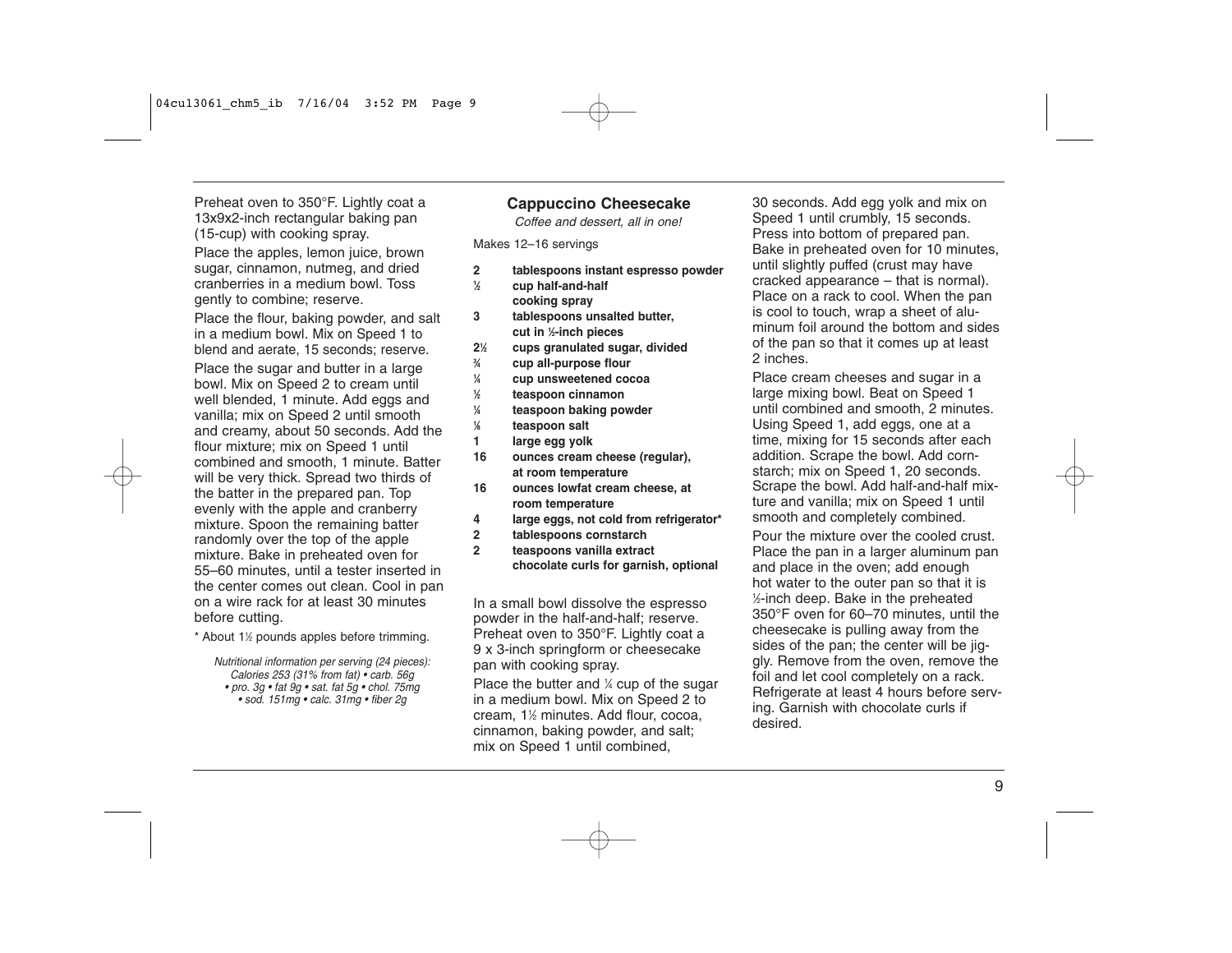\*Warm cold eggs safely before using by placing in a bowl of hot (not boiling) water for 10 minutes. They will incorporate more easily into your mixture.

Nutritional information per serving (16 servings): Calories 368 (48% from fat) • carb. 41g • pro. 8g • fat 20g • sat. fat 12g • chol. 116mg • sod. 290mg • calc. 89mg • fiber 1g

#### **Variation:**

After the cheesecake is mixed, add 3 ounces each chopped white and bittersweet chocolate using Speed 1, mix for 15 seconds to combine.

#### **Sunshine Chiffon Cake**

Chiffon cakes are made with oil rather than butter or shortening, making them moist and light in texture. With flecks of fresh citrus, this one is good on its own, or served with sliced fresh fruit.

#### Makes 16 to 20 servings

- **7 large eggs, separated**
- **1 teaspoon fresh lemon juice**
- **11 ⁄2 cups granulated sugar, divided**
- **2 cups unbleached all-purpose flour \***
- **1 tablespoon baking powder**
- **1 ⁄4 teaspoon salt**
- **1 tablespoon finely chopped lemon zest**
- **1 tablespoon finely chopped orange zest**
- **3 ⁄4 cup fresh orange juice**
- **1 ⁄2 cup flavorless vegetable oil (or use a nut oil such as almond or walnut)**
- **11 ⁄2 teaspoons vanilla extract**
- **1 teaspoon almond extract powdered sugar for dusting, or Orange Apricot Glaze**

Preheat oven to 325°F. Have ready a 10-inch angel food or tube pan (preferably one that is one piece).

Place the egg whites in a large, clean stainless or glass mixing bowl. Using Speed 5, whip egg whites until frothy and foamy, about 30 seconds, then add lemon juice. Continue to whip until thick and opaque, about 3 minutes, adding 1 ⁄2 cup of the sugar gradually to the egg whites. Continue to whip until stiff and glossy, about 7 minutes total. Reserve.

Place the remaining 1 cup of the sugar, the flour, baking powder, and salt in a large mixing bowl. Insert mixing beaters. Mix on Speed 1 to blend and aerate, 10 seconds. Place the egg yolks, zests, juice, oil, and extracts in a medium bowl. Mix on Speed 2 for 30 seconds; scrape the bowl. Make a well in the center of the dry ingredients. Add the liquid/yolk mixture and mix using Speed 2 until batter is smooth, about 1 minute.

Stir 1 cup of the egg whites into the batter using a spatula, then gently fold the remaining egg whites into the batter, one third at a time. Gently spoon into the prepared pan and bake in the preheated oven for 60 minutes, until a cake tester comes out clean when tested. Invert the pan immediately onto a wire rack and let the cake cool completely in the pan upside down on the rack. This will take about 21 ⁄2 to 3 hours.

Run a long thin knife around the outer and tube edges of the pan and turn the cake out of the pan onto the rack. Use a long wooden skewer to loosen the cake from the center tube. Remove cake from pan. Wrap in plastic wrap and store at room temperature for up to 2 days or refrigerate up to 4 days. (Cake may be also be double-wrapped and frozen – thaw before serving.) Dust with powdered sugar before serving – serve with a drizzle of the Orange Apricot Glaze.

> Nutritional information per serving (based on 18 servings): Calories 194 (37% from fat) • carb. 27g • pro. 3g • fat 10g • sat. fat 1g • chol. 83mg • sod. 282mg • calc. 93mg • fiber 0g

\* Stir flour, then spoon into measuring cup. Level off with the back of a table knife or spatula.

10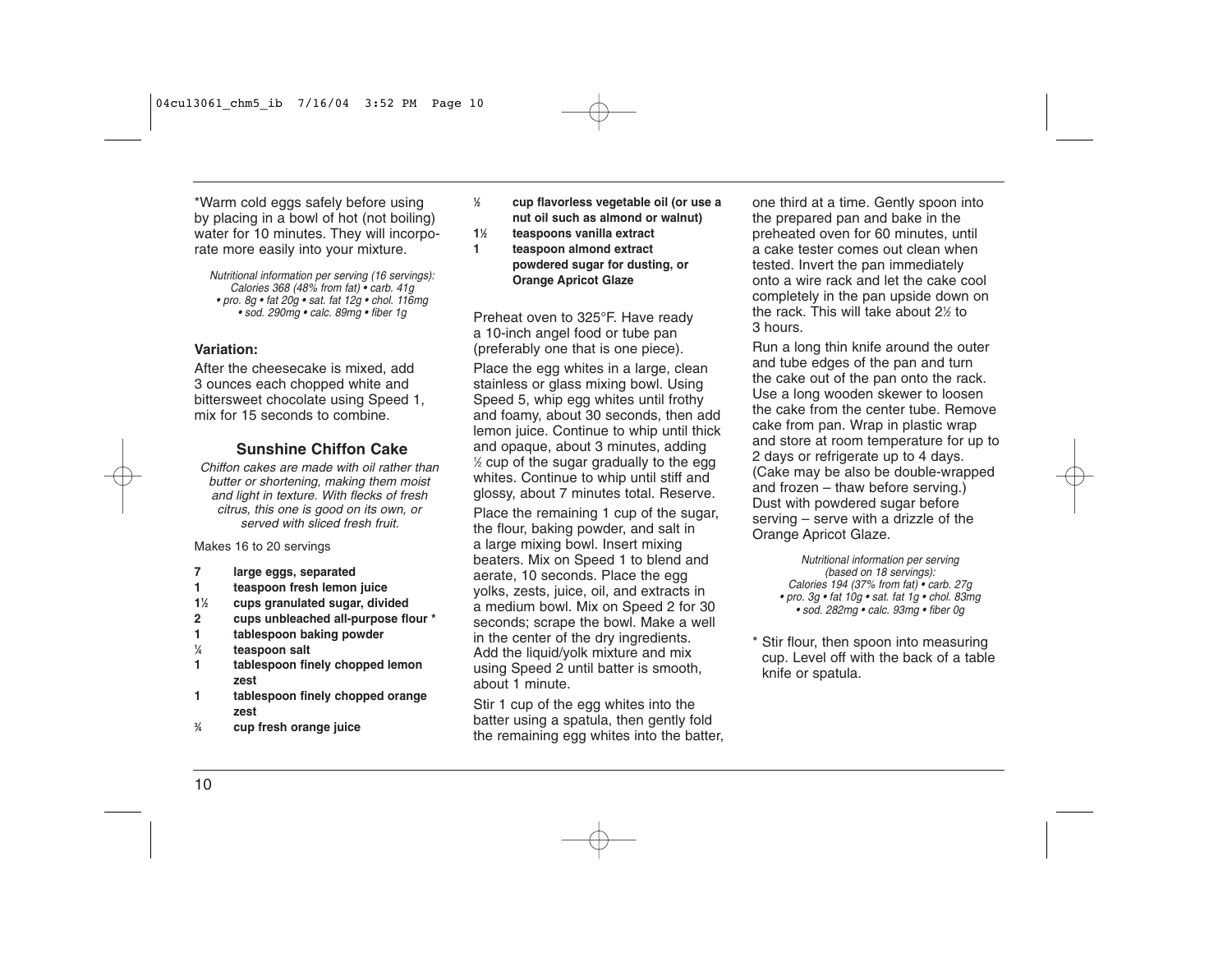#### **Orange Apricot Glaze**

A good way to sweeten your chiffon cake.

Makes 1⁄2 cup glaze

- **1⁄2 cup apricot preserves**
- **2 tablespoons Grand Marnier®**
- **1 teaspoon fresh lemon juice**

Place preserves, liqueur and lemon juice in a small bowl. Insert the mixing beaters. Mix on Speed 5 for 1 minute. May use as is, or for a smoother glaze, press through a strainer.

> Nutritional information per serving (about 1-1/3 teaspoon): Calories 28 (1% from fat) • carb. 7g • pro. 0g • fat 0g • sat. fat 0g • chol. 0mg • sod. 4mg • calc. 2mg • fiber 0g

Grand Marnier® is a registered trademark owned by the Société des Produits Marnier-La Postolle Joint Stock Co.

## **Savories**

#### **Herbed Cheese**

Instead of purchasing expensive herb-flavored cheeses, you can easily prepare your own.

Makes about 2 cups

- **8 ounces cream cheese (may use regular or lowfat)**
- **5 ounces chèvre or other goat cheese (soft type, not aged)**
- **1 clove garlic, peeled and minced**
- **1 tablespoon finely minced shallot or green onion**
- **1 tablespoon finely chopped fresh parsley**
- **1 teaspoon herbs de Provence**
- **1⁄2 teaspoon kosher salt**
- **1⁄4 teaspoon white pepper dash hot sauce such as Tabasco®, to taste**

Place all ingredients except hot sauce in a medium bowl. Mix on Speed 3 for 1 minute, then increase speed to Speed 5 to whip for an additional 2 minutes until light and fluffy. Add hot sauce to taste, whip on Speed 5 for 30 seconds longer. Allow to stand at least 30 minutes before serving, to allow flavors to blend. Transfer to a resealable container and refrigerate. Remove from refrigerator 15 minutes before serving to soften. Serve with crackers, pita or bagel chips. It also makes a good topping for a baked potato.

Nutritional information per serving (2 tablespoons, made with lowfat cream cheese): Calories 58 (69% from fat) • carb. 1g • pro. 3g • fat 4g • sat. fat 3g • chol. 9mg • sod. 156mg • calc. 35mg • fiber 0g

Tabasco® is a registered trademark of McIlhenny Co.

#### **Roasted Red Pepper and Sun-dried Tomato Dip**

Serve this dip with crackers, bagel chips or pita chips. Or, try it as a spread on sandwiches, or as a topping for baked potatoes.

Makes 2 cups

- **8 ounces cream cheese (lowfat or regular), cut into 8 pieces**
- **1⁄2 cup sour cream (lowfat or regular)**
- **1 roasted red pepper, cut into 1-inch pieces**
- **1⁄3 cup chopped sun-dried tomatoes (not oil packed)**
- **1 tablespoon chopped fresh parsley**
- **1 clove garlic, chopped**
- **1⁄2 teaspoon basil**
- **1⁄8 teaspoon freshly ground black pepper**

Combine all ingredients in a medium bowl. Mix on Speed 3 until well blended and smooth, 2 minutes. Mix on Speed 5 to lighten, 1 minute. Transfer to a resealable container and refrigerate for 30 minutes or longer to allow flavors to blend before serving.

> Nutritional information per serving (2 tablespoons), made with lowfat products: Calories 54 (52% from fat) • carb. 4g • pro. 2g • fat 3g • sat. fat 2g • chol. 7mg • sod. 111mg • calc. 43mg • fiber 0g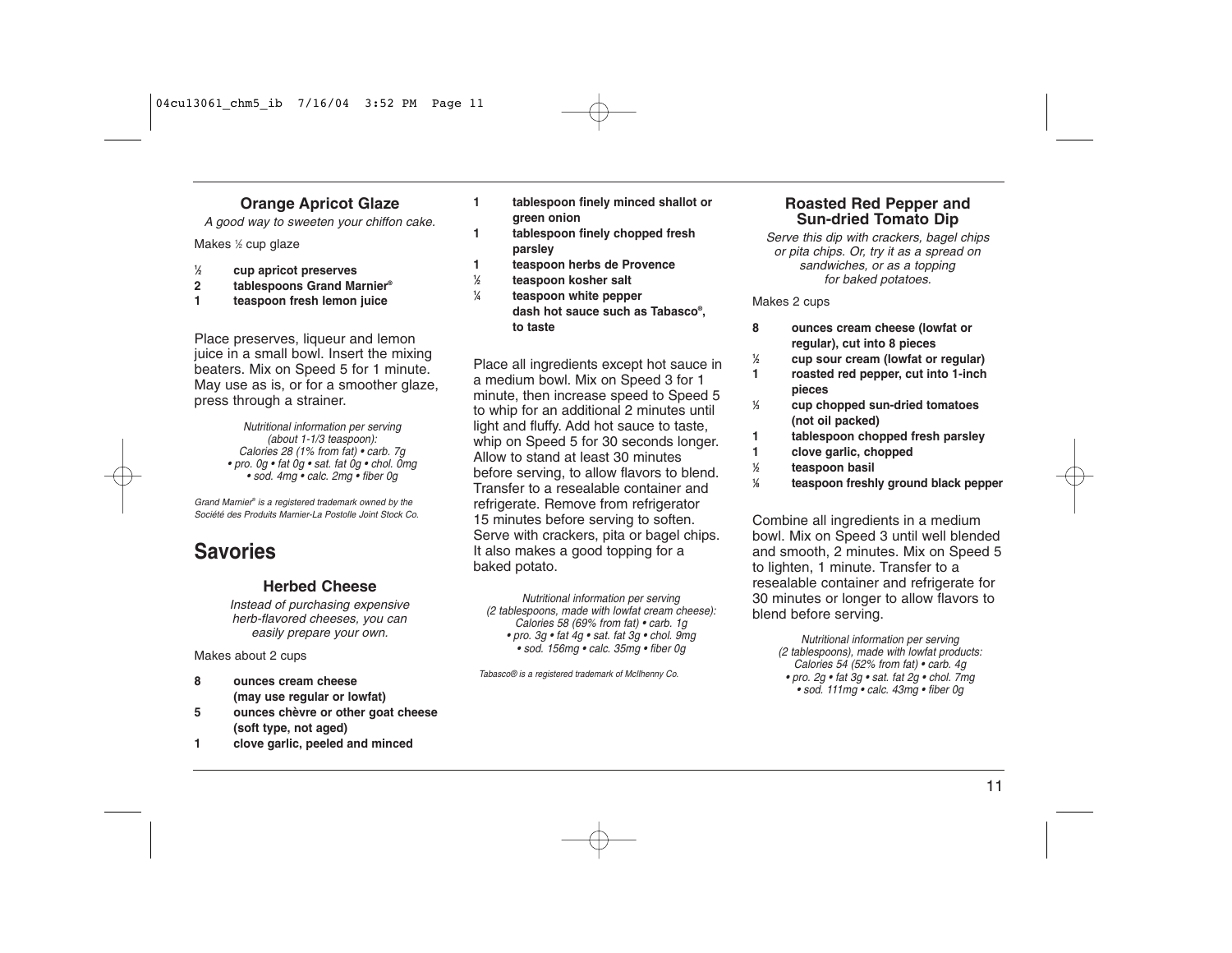#### **Caramelized Onion Dip**

Serve with chips or fresh vegetables.

Makes 31 ⁄2 cups

- **4 tablespoons unsalted butter**
- **2 tablespoons extra virgin olive oil**
- **2 cups finely chopped onions**
- **1 ⁄4 teaspoon cayenne pepper**
- **1 teaspoon kosher salt**
- **1 ⁄2 teaspoon freshly ground black pepper**
- **8 ounces lowfat cream cheese, at room temperature, cut into 1-inch pieces**
- **3 ⁄4 cup lowfat sour cream**
- **1 ⁄2 cup lowfat mayonnaise**

Heat butter and oil in a large Cuisinart® skillet (12-inch or 51 ⁄2 quart sauté) using medium heat. Add the chopped onions, cayenne, salt and pepper. Sauté for 10 minutes, stirring occasionally. Reduce the heat to medium-low and cook for an additional 20–25 minutes, until the onions are browned and caramelized. Let cool completely.

Place the cream cheese, sour cream and mayonnaise in a medium bowl. Mix on Speed 1 for 1 minute, then increase speed to Speed 3 for an additional 2 minutes until light and fluffy. Add half the cooled onions, and mix on Speed 5 for 1 minute. Add remaining onions and mix on Speed 1 until blended. Taste and adjust seasonings as

necessary. Serve with chips or fresh vegetable crudité dippers.

> Nutritional information per serving (1 ⁄4 cup): Calories 131 (72% from fat) • carb. 6g • pro. 3g • fat 11g • sat. fat 4g • chol. 21mg • sod. 308mg • calc. 53mg • fiber 1g

#### **Basic Vinaigrette**

The perfect topping for a crisp green salad, this can be varied by changing the flavor of the oil or vinegar, or by adding herbs.

#### Makes about 2 cups

- **1 clove garlic, peeled and finely minced**
- **2 tablespoons Dijon-style mustard**
- **1 ⁄2 cup wine vinegar or lemon juice**
- **1 ⁄2 teaspoon kosher salt**
- **1 ⁄4 teaspoon freshly ground pepper**
- **1 cup vegetable oil**
- **1 ⁄2 cup extra virgin olive oil**

Place the garlic, mustard, vinegar, salt, and pepper in a medium bowl. Mix on Speed 3 until well blended, 30 seconds. With the mixer running, add the oils in a slow steady stream, about 1½ minutes; continue to mix until totally blended. (If vinaigrette is made ahead and separation occurs, remix on Speed 3/medium until blended.)

Nutritional information per serving (1 tablespoon): Calories 92 (98% from fat) • carb. 1g • pro. 0g • fat 10g • sat. fat 1g • chol. 0mg • sod. 54mg • calc. 1mg • fiber 0g

#### **Creamy Bleu Cheese Dressing**

This version is much lower in fat than traditional Bleu Cheese Dressings. Try it as a dip for celery the next time you serve Buffalo-style Wings.

Makes about 2 cups dressing

- **1 clove garlic, peeled and chopped**
- **1 ⁄2 ounce shallot, peeled and chopped**
- **1 ⁄2 cup lowfat buttermilk**
- **1 cup nonfat yogurt**
- **1 ⁄3 cup lowfat mayonnaise**
- **3 ⁄4 teaspoon dry mustard**
- **1 ⁄2 teaspoon Worcestershire sauce**
- **1 ⁄4 teaspoon white pepper**
- **3 ounces crumbled bleu cheese dash Tabasco® or other hot sauce – to taste**

Place the garlic, shallot, buttermilk, yogurt, mayonnaise, dry mustard, Worcestershire, and pepper in a medium bowl. Mix using Speed 2 until smooth and creamy, 30–40 seconds. Add the crumbled bleu cheese and Tabasco®. Mix using Speed 2 for 20–30 seconds longer. Let stand for 30 minutes before using to allow flavors to develop. Cover and refrigerate all unused portions. Keeps 1 week.

Nutritional information per serving (4 teaspoons): Calories 27 (54% from fat) • carb. 1g • pro. 1g • fat 1g • sat. fat 0g • chol. 2mg • sod. 47mg • calc. 29mg • fiber 0g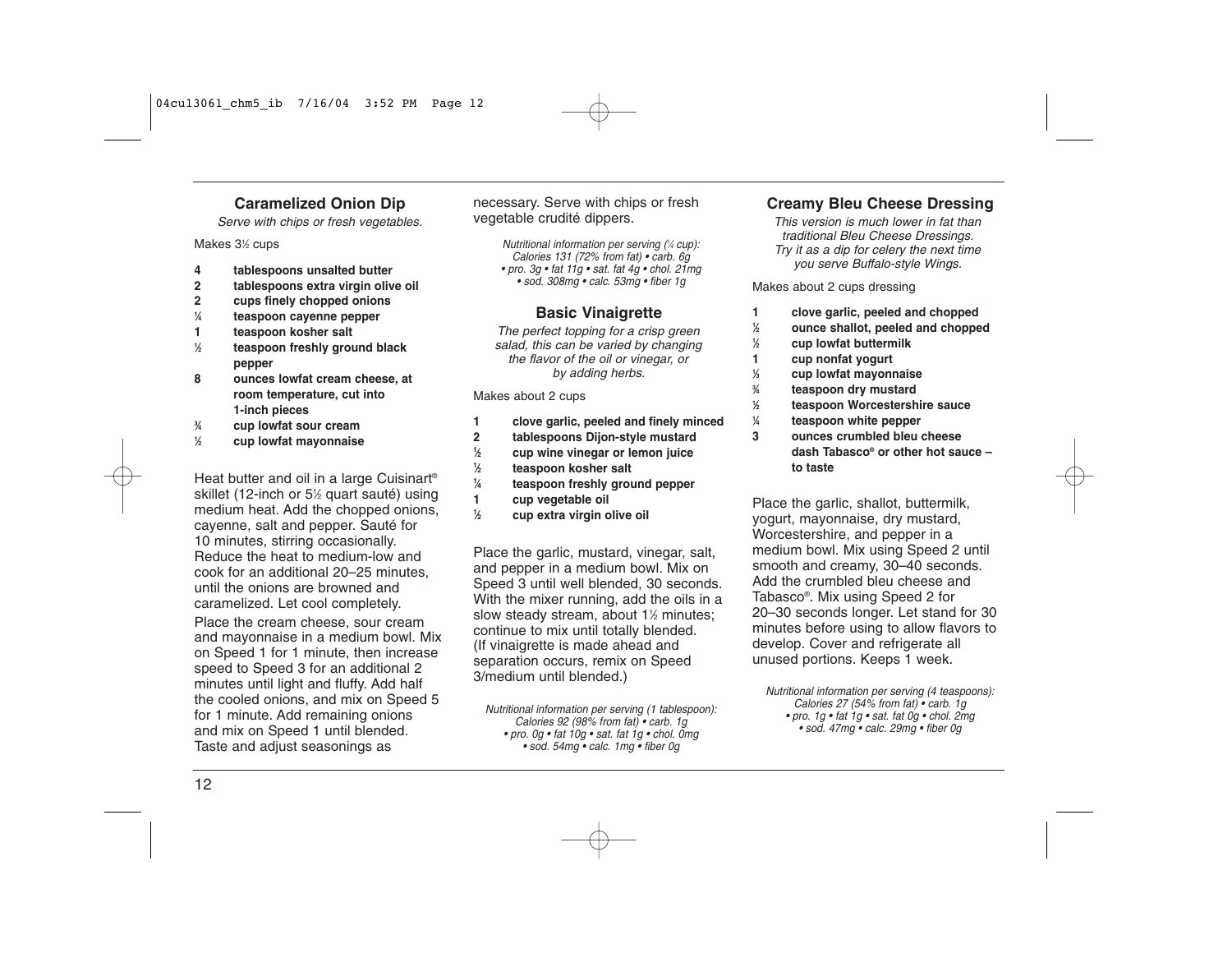#### **Garlic & Chive Mashed Potatoes**

Old-fashioned comfort food at its best. For Basic Mashed Potatoes, omit the garlic and chives.

Makes 7 cups (12 servings)

- **3 pounds russet or Yukon gold potatoes**
- **4–6 cloves garlic, peeled and halved**
- **2 teaspoons kosher salt, divided**
- **1 teaspoon white wine vinegar**
- **3⁄4 cup whole milk**
- **1⁄2 cup half-and-half**
- **3 tablespoons unsalted butter**
- **1⁄2 cup (1⁄4 ounce) chopped fresh chives**
- **1⁄4 teaspoon freshly ground white or black pepper**

Peel the potatoes and cut in 3⁄4-inch-thick slices. Place the potatoes, garlic, 1 teaspoon kosher salt, and wine vinegar in a 33⁄4 quart saucepan\* and cover with cold water by 1 inch. Cover loosely and bring to the boil over high heat, then reduce heat to medium high and boil gently until potatoes are tender but not falling apart, about 18–22 minutes. While potatoes are cooking, combine milk, half-and-half, butter, and  $\frac{1}{4}$  cup of the chives in a Cuisinart<sup>®</sup>  $1\frac{1}{2}$ -quart saucepan. Simmer over low heat until butter is completely melted. Keep warm. Drain the cooked potatoes and garlic, return to the saucepan, and place over low heat for 1 minute. Remove from the

heat, and use Speed 2 to mash the potatoes and garlic until somewhat smooth, about 60 seconds. While still mixing, add the hot milk and butter mixture, and mix until well blended, about 30 seconds. Mix on Speed 4 until fluffy, about 1–2 minutes. Add the remaining salt and pepper, mix to blend, 15 seconds. Scrape down sides of pan with rubber spatula as necessary. Transfer the potatoes to a warm serving bowl and sprinkle with the remaining chopped chives. Serve immediately.

> Nutritional information per serving: Calories 149 (28% from fat) • carb. 24g • pro. 3g • fat 5g • sat. fat 3g • chol. 14mg • sod. 185mg • calc. 42mg • fiber 2g

\* Do not use nonstick cookware with the Cuisinart® Hand Mixer.

**Tip:** For a "lighter" everyday version, use reduced fat or fat-free milk in place of the whole milk and half-and-half.

#### **Sweet Yam Casserole with Crunchy Pecan Topping**

This easy-to-make casserole can be prepared a day ahead to make holiday entertaining easier.

Makes 10 servings

**cooking spray**

- **11⁄2 pounds sweet potatoes or yams, peeled, cut into 1-inch pieces**
- **6 tablespoons (3⁄4 stick) unsalted butter, room temperature**
- **2 large eggs**
- **1⁄4 cup firmly packed brown sugar**
- **1⁄2 teaspoon cinnamon**
- **1⁄2 teaspoon ground ginger**
- **1⁄2 teaspoon kosher salt**
- **1⁄4 teaspoon freshly ground black pepper**
- **11⁄2 cups cornflakes, crushed**
- **1⁄2 cup (packed) brown sugar**
- **1⁄2 cup chopped pecans**
- **6 tablespoons (3⁄4 stick) unsalted butter, melted**

If baking immediately after preparing, preheat oven to 400°F. Lightly coat an 8-cup baking dish with cooking spray. Cook sweet potatoes in large pot of boiling water until tender, about 15 minutes. Drain; transfer potatoes to large bowl and add butter. Mix on Speed 1 for one minute, then increase to Speed 2 and beat until smooth. Add eggs, brown sugar, spices, salt and pepper; beat on Speed 1 to blend, about 30 seconds. Transfer mixture to the prepared baking dish. (Can be made 1 day ahead. Cover and refrigerate.) Bake potatoes in the preheated oven until they are slightly puffed and beginning to brown around the edges, about 25–30 minutes.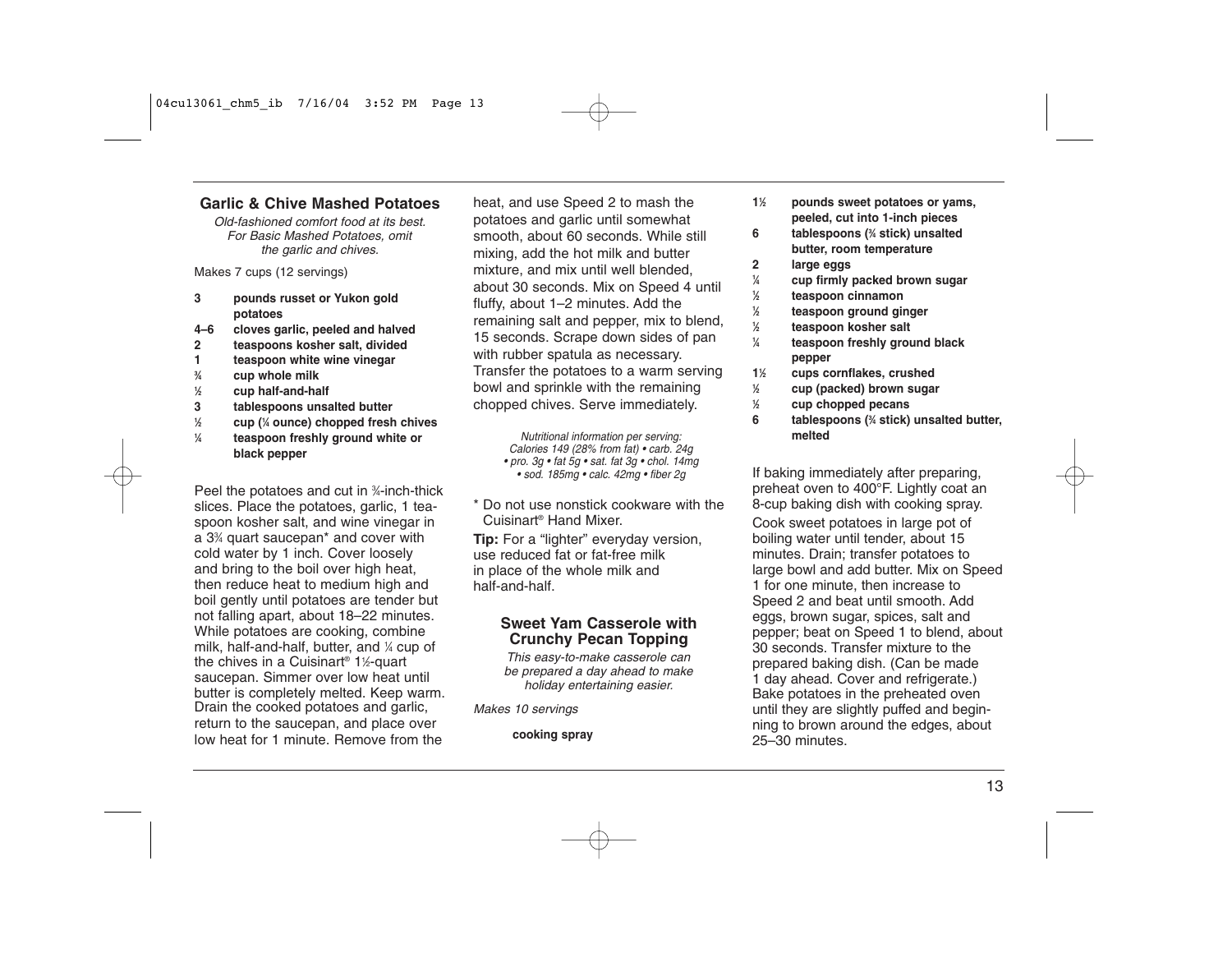While potatoes bake, prepare the topping by mixing the remaining ingredients in a bowl. Sprinkle the topping evenly over the potatoes and bake about 10 minutes longer, until golden brown and crispy.

> Nutritional information per serving: Calories 253(41% from fat) • carb. 31g • pro. 4g • fat  $12g$  • sat. fat  $5g$  • chol. 61mg • sod. 202mg • calc. 26mg • fiber 4g

#### **Twice-Baked Potatoes with Spinach and Gruyère**

The perfect addition to a baked potato.

#### Makes 8 servings

- **8 large (about 10 ounces each) baking potatoes, scrubbed**
- **2 teaspoons olive oil**
- **1 cup evaporated fat-free milk**
- **4 tablespoons unsalted butter, at room temperature, cut in 4 pieces**
- **2 packages (10 ounces each) frozen chopped spinach, thawed and squeezed very dry**
- **6 ounces Gruyère cheese, shredded (do not use processed Gruyère)**
- **6 green onions, finely chopped (include some of the green)**
- **3 ⁄4 teaspoon kosher salt**
- **1 ⁄2 teaspoon freshly ground white or black pepper**

Preheat the oven to 400°F. Pierce each potato several times with a fork or knife tip; rub each potato with 1 ⁄4 teaspoon of the olive oil. Bake the potatoes in the preheated oven until fork tender, about 1 hour. When cool enough to handle, cut off the top third of each potato and scoop out the flesh, leaving a 1 ⁄4-inch shell. Place potato flesh in large mixing bowl and reserve potato shells.

Add milk and butter to potatoes. Mix on Speed 1 for 1 minute until mashed; mix on Speed 3 for one minute longer. Add spinach, cheese, green onions, salt, and pepper. Mix on Speed 2 until well blended.

Fill the reserved potato shells with the potato-spinach mixture. Potatoes may be made ahead to this point, covered and refrigerated until ready to bake.

Preheat oven to 375°F. Arrange the potatoes on a jelly roll type pan that has been lined with parchment. Bake uncovered until potatoes are hot and tops are golden brown, about 25–30 minutes (add 5–10 minutes for cold potatoes). Serve hot.

> Nutritional information per serving: Calories 418 (30% from fat) • carb. 58g • pro. 17g • fat  $14g$  • sat. fat  $8g$  • chol.  $40mg$ • sod. 305mg • calc. 417mg • fiber 7g

## **Cuisinart ® PowerSelect ™ Electronic Hand Mixer**

## **LIMITED THREE-YEAR WARRANTY**

This warranty supersedes all previous warranties on the Cuisinart<sup>®</sup> PowerSelect<sup>™</sup> 5-Speed Electronic Hand Mixer. This warranty is available to consumers only. You are a consumer if you own a Cuisinart<sup>®</sup> PowerSelect™ 5-Speed Electronic Hand Mixer that was purchased at retail for personal, family or household use. Except as otherwise required under applicable state law, this warranty is not available to retailers or other commercial purchasers or owners. We warrant that your Cuisinart® PowerSelect™ 5-Speed Electronic Hand Mixer will be free of defects in material or workmanship under normal home use for three years from the date of original purchase.

We suggest that you complete and return the enclosed product registration card promptly to facilitate verification of the date of original purchase. However, return of the product registration is not a condition of these warranties.

If your Cuisinart® PowerSelect™ 5-Speed Electronic Hand Mixer should prove to be defective within the warranty period, we will repair it, or if we think necessary, replace it.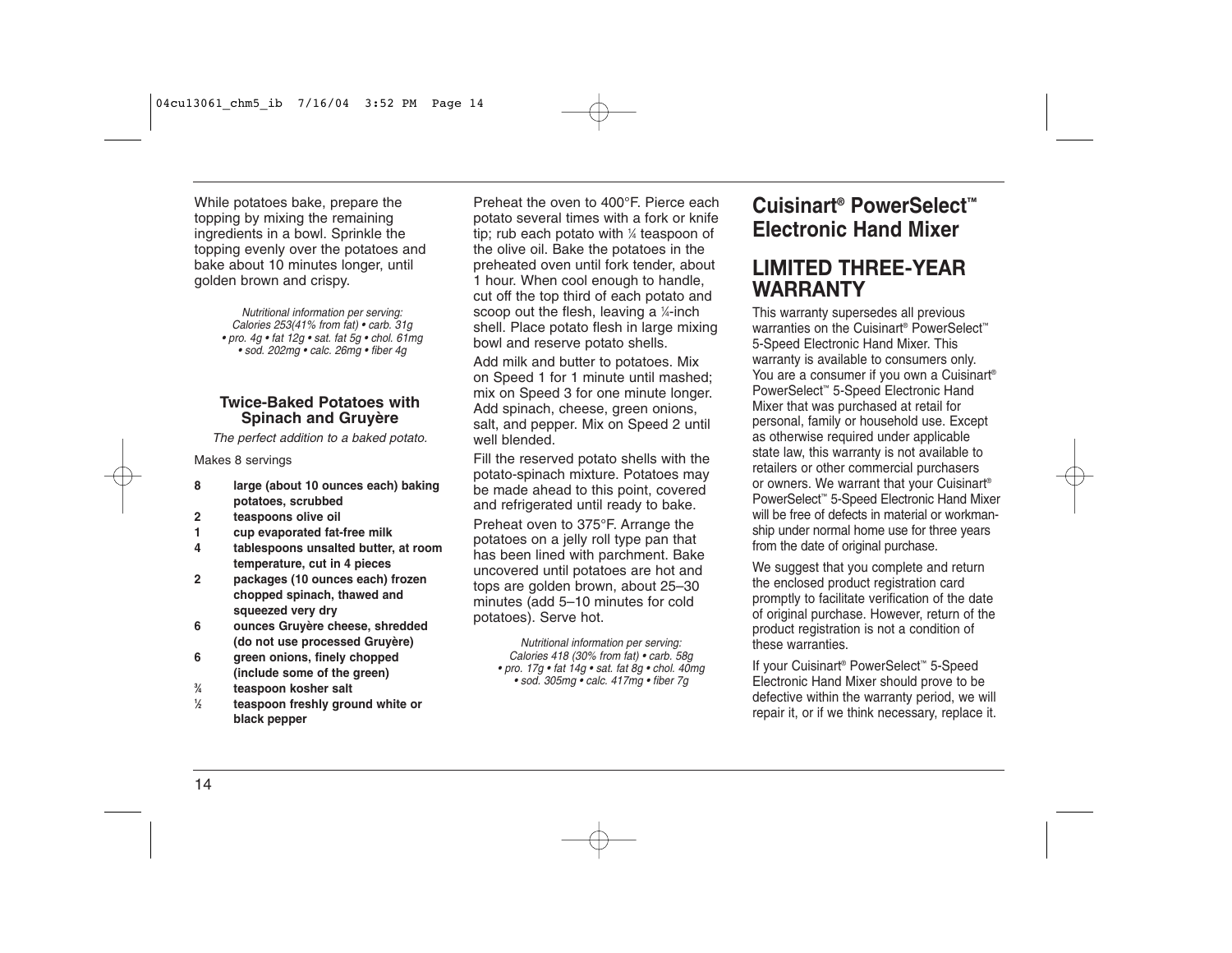To obtain warranty service, please call our Consumer Service Center toll-free at 1-800-726-0190 or write to:

**Cuisinart** 150 Milford Road East Windsor, NJ 08520

To facilitate the speed and accuracy of your return, please also enclose \$10.00 for shipping and handling of the product (California residents need only supply proof of purchase and should call 1-800-726-0190 for shipping instructions). Please also be sure to include a return address, description of the product defect, product serial number, and any other information pertinent to the product's return. Please pay by check or money order.

**NOTE:** For added protection and secure handling of any Cuisinart® product that is being returned, we recommend you use a traceable, insured delivery service. Cuisinart cannot be held responsible for in-transit damage or for packages that are not delivered to us. Lost and/or damaged products are not covered under warranty.

Your Cuisinart® PowerSelect™ 5-Speed Electronic Hand Mixer has been manufactured to strict specifications. These warranties expressly exclude any defects or damages caused by accessories, replacement parts or repair service other than those that have been authorized by Cuisinart.

These warranties do not cover any damage caused by accident, misuse, shipment or other than ordinary household use.

These warranties exclude all incidental or consequential damages. Some states do not allow the exclusion of or limitation of incidental or consequential damages, so the foregoing limitation may not apply to you.

#### CALIFORNIA RESIDENTS ONLY

California law provides that for In-Warranty Service, California residents have the option of returning a nonconforming product (A) to the store where it was purchased or (B) to another retail store which sells Cuisinart® products of the same type. The retail store shall then, according to its preference, either repair the product, refer the consumer to an independent repair facility, replace the product, or refund the purchase price less the amount directly attributable to the consumer's prior usage of the product. If either of the above two options does not result in the appropriate relief to the consumer, the consumer may then take the product to an independent repair facility if service or repair can be economically accomplished. Cuisinart and not the consumer will be responsible for the reasonable cost of such service, repair, replacement, or refund for nonconforming products under warranty.

California residents may also, according to their preference, return nonconforming products directly to Cuisinart for repair or, if necessary, replacement by calling our Consumer Service Center toll-free at 800-726-0190. Cuisinart will be responsible for the cost of the repair, replacement, and shipping and handling for such nonconforming products under warranty.

BEFORE RETURNING YOUR CUISINART® PRODUCT

**Important:** If the nonconforming product is to be serviced by someone other than Cuisinart's Authorized Service Center, please remind the servicer to call our Consumer Service Center to ensure that the problem is properly diagnosed, the product serviced with the correct parts, and to ensure that the product is still under warranty.